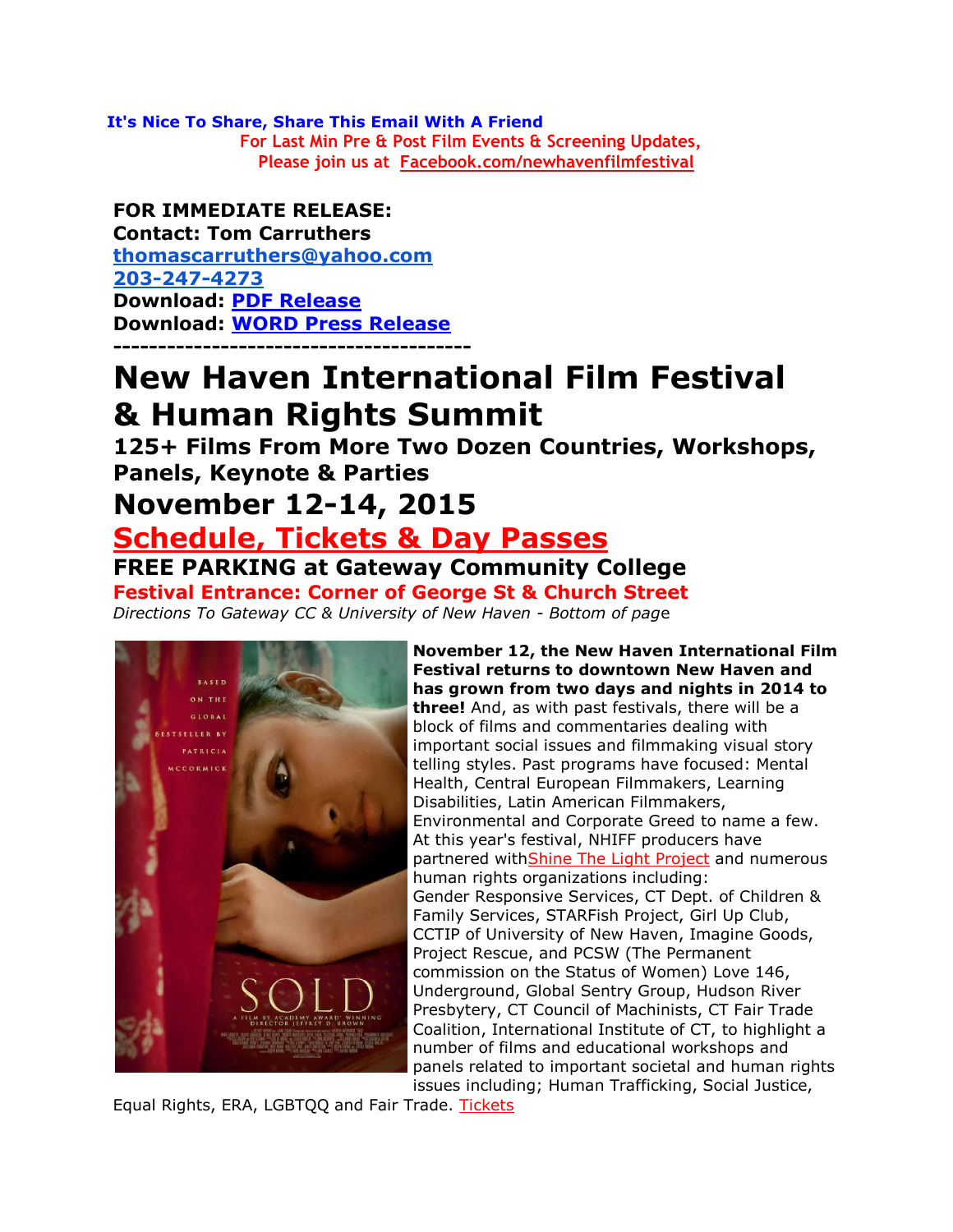**3:00pm Thursday, Nov 12 the festival will open at Gateway Community College. More than 125 shorts and feature films from over 2 dozen countries will screen throughout the 3 day festival. Many of Thursday's films will shine a light on** 



**Women and Empowerment.** Featured will be *"***The Passionate Pursuits Of Angela Bowen"** (Women's Rights, Feminist Movement, LGBTQ, African American Women in the arts) by Jennifer Abod. For six decades Angela Bowen, classical dancer and teacher, black lesbian feminist activist, and professor has influenced and inspired untold numbers speaking out as strongly for the arts, black and women's rights as she has for lesbian and gay rights. Angela was previously a resident of New Haven where she ran a dance, music and performing arts school. During this period, Angela had a strong influence on the direction of many inner city youth who have since gone on to have successful careers in the performing arts and are influential in the communities where they reside. The filmmaker, Jennifer Abod met her partner during the feminist movement in New Haven. Abod was a

longtime, well-known talk radio show personality show personality in New Haven. [Tickets](http://r20.rs6.net/tn.jsp?t=a85b8uvab.0.jsutzuvab.r55evccab.1244644355&r=3&p=https%3A%2F%2Fwww.eventbrite.com%2Fe%2Fnew-haven-international-film-festival-human-rights-summit-tickets-3174439835%3Futm_source%3DFOR%2BIMMEDIATE%2BRELEASE%2BNew%2BHaven%2BFilm%2BFestival%2BNov%2B12-14%2BGateway%2BCC%2B%2526%2BUniversity%2B%26utm_campaign%3DNHIFF%2B%25231%2BPress%2BRelease%26utm_medium%3Demail)

talents of women filmmakers from a state of the state of the state of the state of the state of the state of the world.

mark on the American continent. [Tickets](http://r20.rs6.net/tn.jsp?t=a85b8uvab.0.jsutzuvab.r55evccab.1244644355&r=3&p=https%3A%2F%2Fwww.eventbrite.com%2Fe%2Fnew-haven-international-film-festival-human-rights-summit-tickets-3174439835%3Futm_source%3DFOR%2BIMMEDIATE%2BRELEASE%2BNew%2BHaven%2BFilm%2BFestival%2BNov%2B12-14%2BGateway%2BCC%2B%2526%2BUniversity%2B%26utm_campaign%3DNHIFF%2B%25231%2BPress%2BRelease%26utm_medium%3Demail)





The evening is then snow capped off with the Northeast Premiere of **"Dog Days Of Winter"**, a retrospective on the start up of organized freestyle skiing during the early 1970's in America.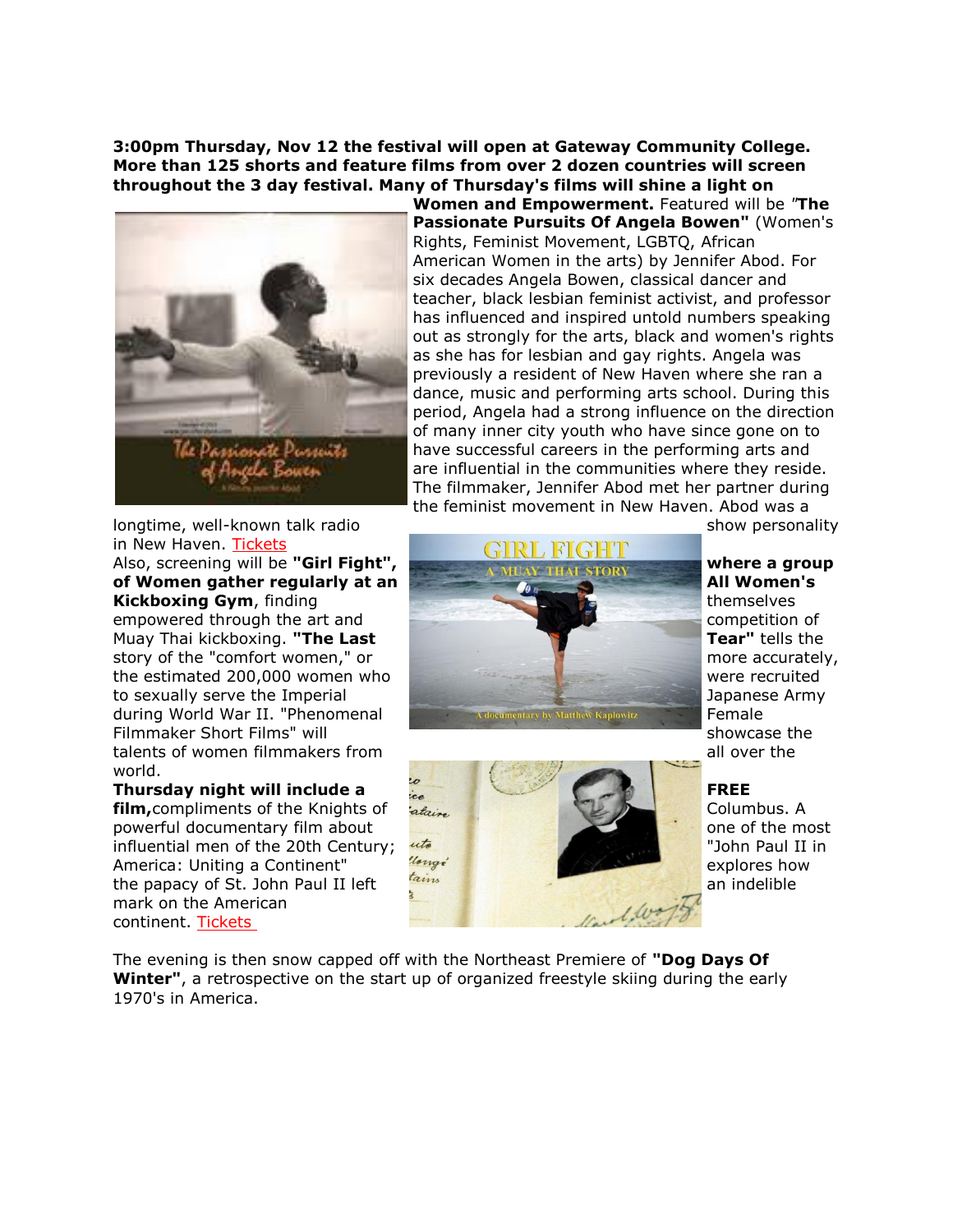

**Friday continues at Gateway Community College at 10:00am with a stellar line up of shorts and features** including: "Shorts Internationale - 12 Non-Discriminating Shorts For Discriminating Tastes", a **12:00pm** block of twisted, hilarious and some even absurd Comedy Shorts is then followed by an Animations Mini-Festival. **At 2:00pm,** the story a "Dangerous Dave" from a local radio show called "Gay Talk" in Buffalo, New York. Dangerous Dave is poised, witty and every listener's best friend in the LGBT feature drama **"The David Dance"**. The afternoon is framed with 4 VERY important documentaries. A double feature at **4:00pm: "The Sum Total of Our Memory: Facing Alzheimer's Together"** and **"Many Rivers Home"** Mixing

reflections on aging, mortality and love. Then two powerful environmental films:

at**2:45pm "Groundswell Rising"** gives voice to ordinary folks engaged in a David and Goliath struggle against Big Oil and Gas, and then**"Plastic In My Water"** It's a lot more than just a funny taste. After the UK Gourmet Shorts at6pm, NHIFF has 3 programs side by side, truly something for everyone.

parts because he's bald until he decides to cover his head with a cheap wig in the dramedy **"Actor dramedy "Actor dramedy "Actor For Hire"**. In the theater next door, **the second control of the theater in the theater next door, the second control of two back-to**back blocks of CT Filmmaker Home Grown (short Grown (short films that is) and at 7:30 the Indie Blockbuster Blockbuster award winning comedy **feature:**"Good **feature:"Good OI Boy"** starring Cheshire CT native **ALCOMENDAM AND STARTING AND STARTING AND STARTING AND AND THE ANGELET OF DETAILS AND THE ANGELET OF DETAILS AND THE ANGELET OF DETAILS AND THE ANGELET OF DETAILS AND THE ANGELET OF DE** actor: **Anjul Nigam and Jason Lee (My Name Is Earl),** about Smith, a ten-year-India growing up in Small Town, America in America in **Father's Vietnam" & FOX SPORTS SPORTS production "A Soldiers Story", and the story of the story of the story of the story of the story of the story of the story of the story of the story of the story of the story of the story of the story of the story of the** featuring the stories of 2 Connecticut service men and their families, generations and generations and

father. [Tickets](http://r20.rs6.net/tn.jsp?t=a85b8uvab.0.jsutzuvab.r55evccab.1244644355&r=3&p=https%3A%2F%2Fwww.eventbrite.com%2Fe%2Fnew-haven-international-film-festival-human-rights-summit-tickets-3174439835%3Futm_source%3DFOR%2BIMMEDIATE%2BRELEASE%2BNew%2BHaven%2BFilm%2BFestival%2BNov%2B12-14%2BGateway%2BCC%2B%2526%2BUniversity%2B%26utm_campaign%3DNHIFF%2B%25231%2BPress%2BRelease%26utm_medium%3Demail)

short films, features, Webseries, **with a student films, in the student films**,



**narratives and documentaries, along with workshops and panels on Human Rights, Human Trafficking and Fair Trade until 1:30pm. The festival then reopens at4:15pm at the University of New Haven.**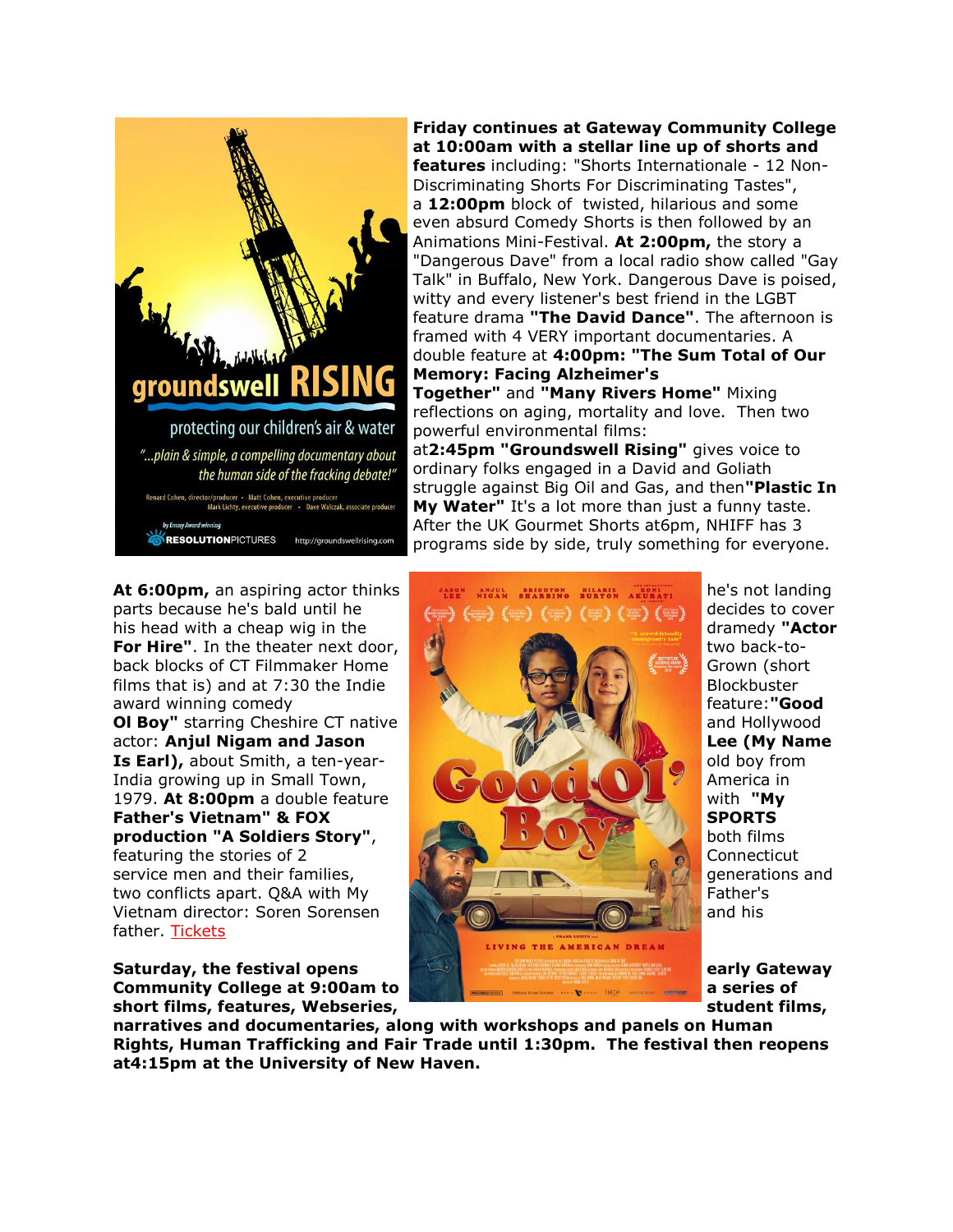

The festival wraps late Saturday afternoon into the evening at the Bucknall Theater located at the University of New Haven beginning at 5:00pm(doors open at 4:15pm) when we welcome**Keynote Speaker: Jeff Blom, Founder of the Global Sentry Group** - Real Solutions in the Fight Against Human Trafficking. More About Jeff [www.globalsentrygroup.org](http://r20.rs6.net/tn.jsp?t=a85b8uvab.0.ksutzuvab.r55evccab.1244644355&r=3&p=http%3A%2F%2Fwww.globalsentrygroup.org%2Fblog%2Fa-word-from-our-founder-jeff-blom%2F%3Futm_source%3DFOR%2BIMMEDIATE%2BRELEASE%2BNew%2BHaven%2BFilm%2BFestival%2BNov%2B12-14%2BGateway%2BCC%2B%2526%2BUniversity%2B%26utm_campaign%3DNHIFF%2B%25231%2BPress%2BRelease%26utm_medium%3Demail)

Following the keynote will be a VIP reception compliments of [Michael Bick and Some Things Fishy](http://r20.rs6.net/tn.jsp?t=a85b8uvab.0.lomupucab.r55evccab.1244644355&r=3&p=http%3A%2F%2Fwww.somethingsfishycatering.com%2F%3Futm_source%3DFOR%2BIMMEDIATE%2BRELEASE%2BNew%2BHaven%2BFilm%2BFestival%2BNov%2B12-14%2BGateway%2BCC%2B%2526%2BUniversity%2B%26utm_campaign%3DNHIFF%2B%25231%2BPress%2BRelease%26utm_medium%3Demail) 

[Catering](http://r20.rs6.net/tn.jsp?t=a85b8uvab.0.lomupucab.r55evccab.1244644355&r=3&p=http%3A%2F%2Fwww.somethingsfishycatering.com%2F%3Futm_source%3DFOR%2BIMMEDIATE%2BRELEASE%2BNew%2BHaven%2BFilm%2BFestival%2BNov%2B12-14%2BGateway%2BCC%2B%2526%2BUniversity%2B%26utm_campaign%3DNHIFF%2B%25231%2BPress%2BRelease%26utm_medium%3Demail) in the theater lobby. At 7:00pm, after more than 125 films, the New Haven International Film Festival closes the show with the acclaimed award winning film "SOLD" by Academy Award Winning Director Jeffrey Brown, starring Gillian Anderson and David Arquette, Executive Produced by Academy Award-winner Emma Thompson. Produced by Jane Charles.



This practice is common among the same transmission of the state of the traffickers and is

**"SOLD" is a narrative feature based on the acclaimed and award-winning international bestseller by Patricia McCormick.** SOLD tells the story of one girl who becomes a victim of human



trafficking. The story is set in India and Nepal, where many such stories

known as "debt bondage." Lakshmi goes willingly, believing she will work as a domestic and hoping to earn enough money to buy her mother a tin roof. She is trafficked across the border to India by a city woman who tells Lakshmi to call her Auntie Bimla. They embark together upon the long journey to India walking, hitch hiking, taking a bus and finally a train. At first, it seems like an adventure, but when they arrive in the big city, Lakshmi is handed over to Mumtaz, a Madam who presides over a brothel known as "Happiness House." To her horror, Lakshmi discovers that she has been sold into prostitution. [Tickets](http://r20.rs6.net/tn.jsp?t=a85b8uvab.0.jsutzuvab.r55evccab.1244644355&r=3&p=https%3A%2F%2Fwww.eventbrite.com%2Fe%2Fnew-haven-international-film-festival-human-rights-summit-tickets-3174439835%3Futm_source%3DFOR%2BIMMEDIATE%2BRELEASE%2BNew%2BHaven%2BFilm%2BFestival%2BNov%2B12-14%2BGateway%2BCC%2B%2526%2BUniversity%2B%26utm_campaign%3DNHIFF%2B%25231%2BPress%2BRelease%26utm_medium%3Demail)



Immediately following the film will Q&A with a panel of experts in human trafficking including;**Jeffrey Blom, Founder of the Global Sentry Group - Real Solutions in the Fight Against Human Trafficking** and **Timothy Palmbach, J.D. Professor and Chair of Forensic Science department at University of New Haven** UNH DNA Forensics. After the Q&A the audience will be treated to a closing night meet n greet dessert and coffee reception in the lobby of the theater.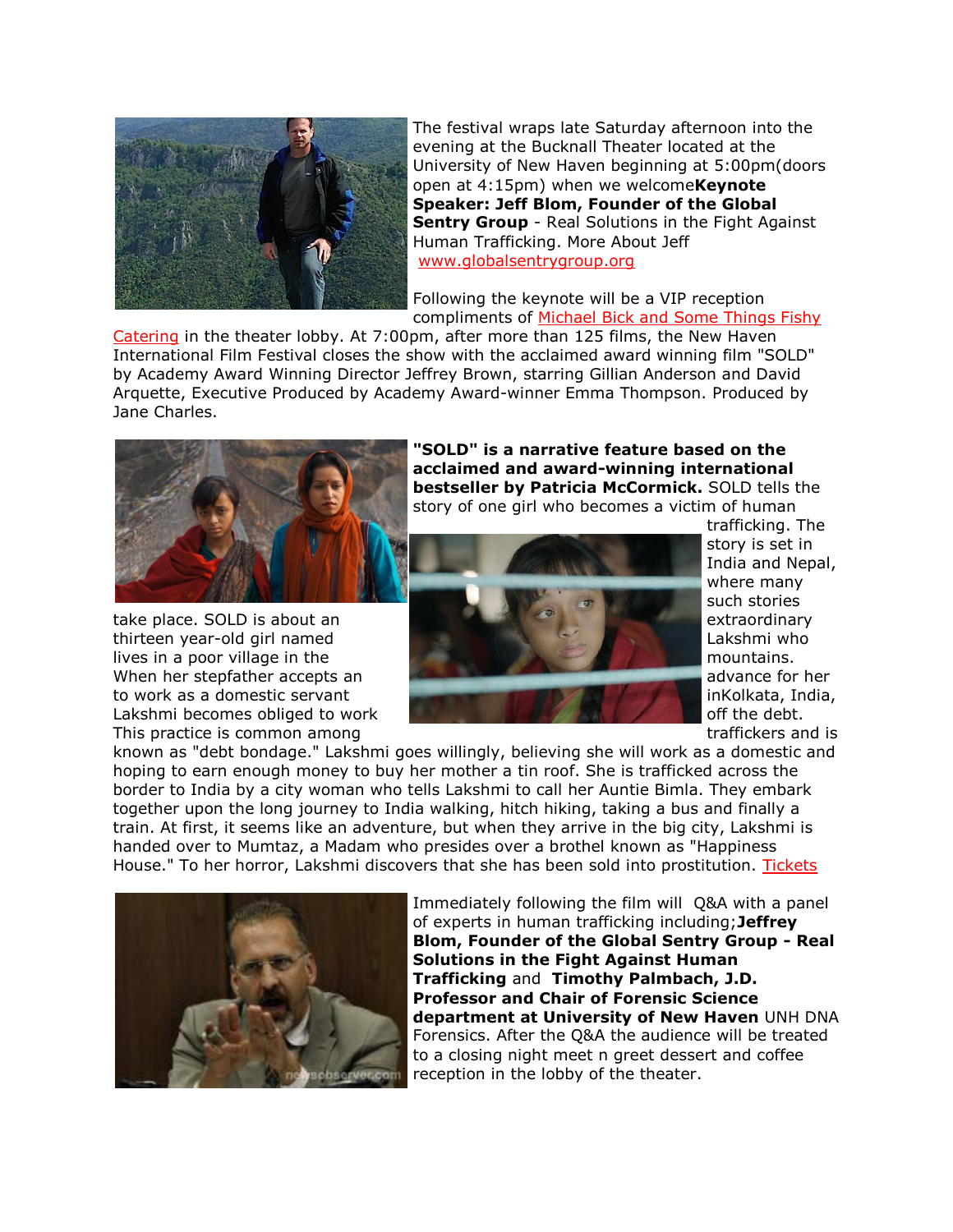The festival will showcase more than 125 regional and international films as well as many titles made right here in Connecticut and in New Haven. The festival runs Thursday, November 12th - Saturday the 14th. For festival updates, follow the festival at**[www.facebook.com/newhavenfilmfestival.](http://r20.rs6.net/tn.jsp?t=a85b8uvab.0.lsutzuvab.r55evccab.1244644355&r=3&p=http%3A%2F%2Fwww.facebook.com%2Fnewhavenfilmfestival)** Single film tickets are \$7.00 before 6pm and \$9.00 after 6pm. Day Passes are \$15 all day Thursday, \$20 all day Friday and \$15 - \$25 for Saturday. The \$25 pass includes the entire day, the keynote, VIP Reception and Closing Night film "SOLD" The schedule, tickets, passes and other information can be found at **[www.newhavenfilmfestival.com](http://r20.rs6.net/tn.jsp?t=a85b8uvab.0.9vku6asab.r55evccab.1244644355&r=3&p=http%3A%2F%2Fwww.newhavenfilmfestival.com%2F%3Futm_source%3DFOR%2BIMMEDIATE%2BRELEASE%2BNew%2BHaven%2BFilm%2BFestival%2BNov%2B12-14%2BGateway%2BCC%2B%2526%2BUniversity%2B%26utm_campaign%3DNHIFF%2B%25231%2BPress%2BRelease%26utm_medium%3Demail)**

FREE PARKING at Gateway Community College Temple Street Garage. Parking stubs must be brought to the security desk at Gateway Community College for validation.

### **[Directions To Gateway CC and Temple Street Garage](http://r20.rs6.net/tn.jsp?t=a85b8uvab.0.jy5xzuvab.r55evccab.1244644355&r=3&p=http%3A%2F%2Fwww.gatewayct.edu%2FContact-Us%2FDirections-Parking%3Futm_source%3DFOR%2BIMMEDIATE%2BRELEASE%2BNew%2BHaven%2BFilm%2BFestival%2BNov%2B12-14%2BGateway%2BCC%2B%2526%2BUniversity%2B%26utm_campaign%3DNHIFF%2B%25231%2BPress%2BRelease%26utm_medium%3Demail) [Directions and Parking For The University of New Haven](http://r20.rs6.net/tn.jsp?t=a85b8uvab.0.ky5xzuvab.r55evccab.1244644355&r=3&p=http%3A%2F%2Fwww.newhaven.edu%2Fabout%2Fvisitors%2Fdirections%2F%3Futm_source%3DFOR%2BIMMEDIATE%2BRELEASE%2BNew%2BHaven%2BFilm%2BFestival%2BNov%2B12-14%2BGateway%2BCC%2B%2526%2BUniversity%2B%26utm_campaign%3DNHIFF%2B%25231%2BPress%2BRelease%26utm_medium%3Demail)**

The Connecticut Film Festival (CTFF) is an umbrella film education organization producing more than 100 days and nights of film screenings, industry workshops and panels, weekend festivals, a statewide films series and of course film premieres and fundraisers each year. As it enters its 10th year, it has launched new film events including: Viva Cinema Latino Film Festival, New Haven International Film Festival, NYComedy Shorts and FilmFest 52. **[www.ctfilmfest.com](http://r20.rs6.net/tn.jsp?t=a85b8uvab.0.jep9g6tab.r55evccab.1244644355&r=3&p=https%3A%2F%2Fwww.facebook.com%2Fpages%2FFilmFest52%2F1619131124984256%3Fref%3Dhl)**